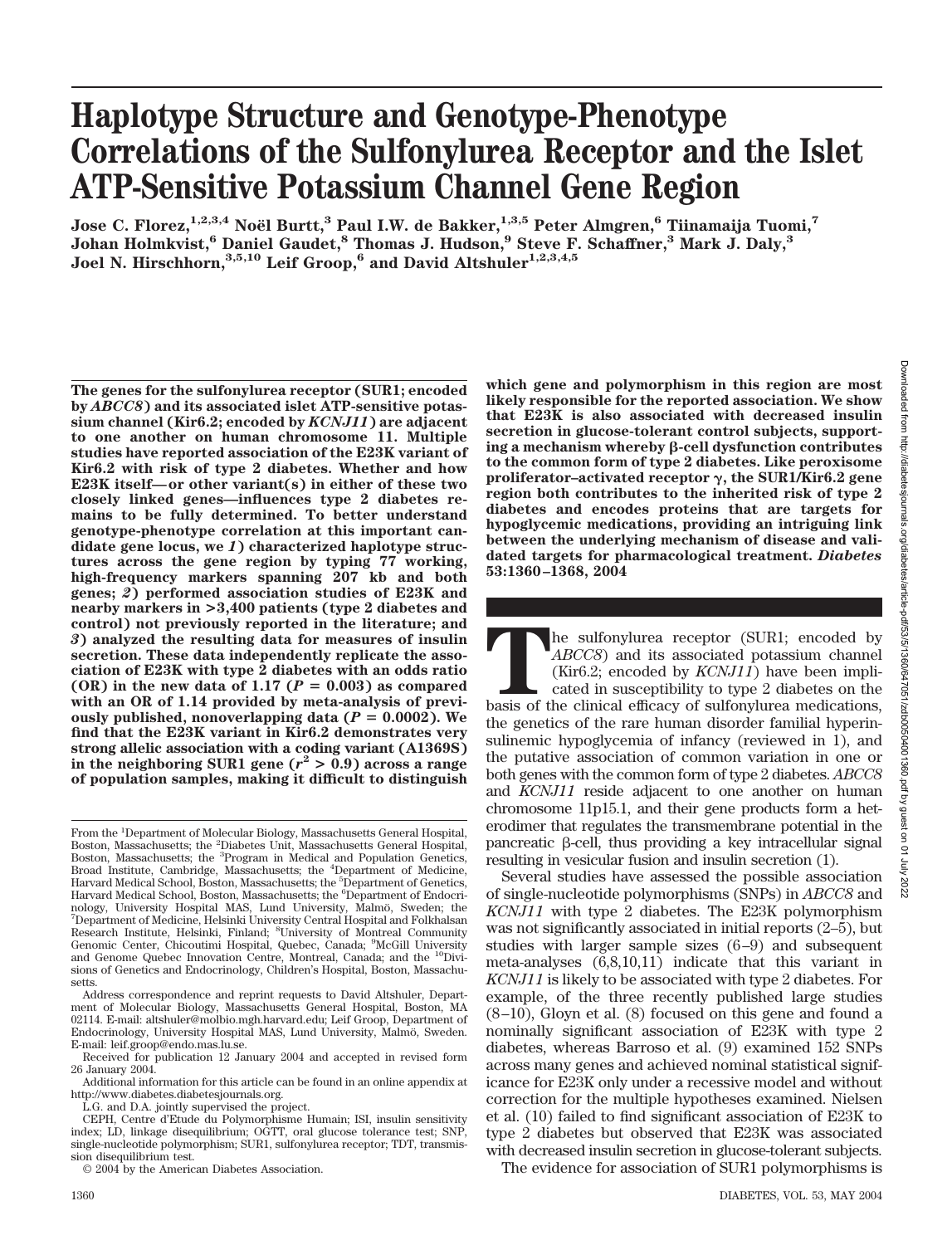| TABLE 1 |                                             |  |
|---------|---------------------------------------------|--|
|         | Clinical characteristics of patient samples |  |

| Sample                  | Sex (M/F) | Age (years) | BMI $\frac{\text{kg}}{\text{m}^2}$ | Fasting plasma<br>glucose (mmol/l) | Plasma glucose at 2 h<br>$OGTT$ (mmol/l) |
|-------------------------|-----------|-------------|------------------------------------|------------------------------------|------------------------------------------|
| Sibships                |           |             |                                    |                                    |                                          |
| Diabetes/severe IGT sib | 280/329   | $65 \pm 10$ | $29 + 5$                           | $9.3 \pm 3.3$                      | $14.3 \pm 5.6$                           |
| NGT sib                 | 275/305   | $62 \pm 10$ | $26 \pm 3$                         | $5.4 \pm 0.4$                      | $6.0 \pm 1.1$                            |
| Scandinavia C/C         |           |             |                                    |                                    |                                          |
| Diabetes/severe IGT     | 252/219   | $60 \pm 10$ | $28 \pm 5$                         | $9.8 \pm 3.4$                      | $15.0 \pm 5.3$                           |
| <b>NGT</b>              | 254/217   | $60 \pm 10$ | $27 \pm 4$                         | $6.2 \pm 1.8$                      | $6.8 \pm 2.8$                            |
| Canada C/C              |           |             |                                    |                                    |                                          |
| <b>Diabetes</b>         | 70/57     | $53 \pm 8$  | $29 \pm 5$                         | $6.4 \pm 1.8$                      | $12.8 \pm 2.1$                           |
| <b>NGT</b>              | 70/57     | $52 \pm 8$  | $29 \pm 4$                         | $5.1 \pm 0.6$                      | $6.1 \pm 1.1$                            |
| Sweden C/C              |           |             |                                    |                                    |                                          |
| Diabetes/severe IGT     | 267/247   | $66 \pm 12$ | $28 \pm 4$                         | $8.5 \pm 2.5$                      | $15.5 \pm 4.0$                           |
| <b>NGT</b>              | 267/247   | $66 \pm 12$ | $28 \pm 4$                         | $4.8 \pm 0.6$                      | ND                                       |

Data are presented as means  $\pm$  SD. Plasma glucose was measured at baseline (fasting) and 2 h after an OGTT. IGT, impaired glucose tolerance; IFG, impaired fasting glucose; NGT, normal glucose tolerance; C/C, case/control; ND, not done.

less clear, with a variety of results implicating an exon 16 polymorphism at the -3 position (12–15), an exon 18 silent mutation (T759T) (12,16,17), and an exon 31 silent mutation (R1273R) (18) in type 2 diabetes. A subsequent meta-analysis of all published data concerning the exon 16 and exon 18 variants, however, yielded negative results (8). In the report by Barroso et al. (9), a nominal association of five SUR1 SNPs was seen with type 2 diabetes, although some or all of this effect might be due to linkage disequilibrium (LD) with the E23K polymorphism.

In sum, these data strongly support the hypothesis that genetic variation somewhere in the region of these two genes does, in fact, influence risk of type 2 diabetes and perhaps quantitative metabolic traits. Given the varied results in different studies of this gene region, however, as well as the number of genetic and phenotypic models explored, it is clear that further replication and study of genomic variation in the region is necessary to illuminate a consistent pattern of correlation of these polymorphisms with disease (19,20). We therefore set out to characterize the haplotype structure of the SUR1/Kir6.2 gene region, test the association of Kir6.2 E23K and nearby polymorphisms in a new patient population, refine our understanding of the genetic model of transmission, and investigate the relationship of different genotype combinations to type 2 diabetes and insulin secretion.

## **RESEARCH DESIGN AND METHODS**

**Haplotype structure.** To evaluate the haplotype structure of the SUR1/Kir6.2 gene region, we genotyped 129 publicly available SNPs in a multigenerational panel of 12 Centre d'Etude du Polymorphisme Humain (CEPH) pedigrees totaling 96 chromosomes from Utah white subjects. We also studied two additional panels of individuals of Asian and African-American self-reported ethnicity to define the haplotype structure of *KCNJ11* in a more diverse panel. Selected SNPs span 207 kb, from  $\sim 23$  kb upstream of the *ABCC8* transcription start site to  $\sim 92$  kb downstream of the *KCNJ11* termination codon. Where possible, we preferentially selected SNPs that had been validated by more than one submitter (i.e., double-hit SNPs [21]). SNPs were initially selected on the basis of an evenly spaced grid across the region, and then additional markers were added in segments displaying low levels of LD. In total, 31 of the 129 SNPs attempted (24%) were technical failures, and 21 of the 98 working SNPs (21%) were monomorphic in the CEPH panel, resulting in a final set of 77 working, polymorphic SNPs (see Table 5 in online appendix [available at http://diabetes. diabetesjournals.org]). The mean interval between these 77 markers is 2.7 kb, with the largest interval spanning the coding regions measuring 9 kb (larger intervals were chosen downstream of the *KCNJ11* termination codon to help characterize the extent of the last haplotype block). Complete information on all

SNPs selected for study (including details of primer sequences, failures, and the raw genotype data) are posted on our web site (http://genetics.mgh.harvard.edu/ AltshulerWeb/publicationdata/Florez\_E23K.html).

Haplotype blocks were determined by a modification of the criteria outlined in Gabriel et al. (22). In our dataset, we choose to merge nearby, adjacent blocks displaying a multiallelic  $D' > 0.9$ , because recent analysis has shown that this can be done with little or no loss in power (J. Drake, M. Loomer, J. Hirschhorn, S.F.S., M.J.D., D.A., unpublished observations).

To examine how comprehensively our selected SNPs captured variation across this region, we performed a resampling procedure of the data. We randomly selected subsets of the 77 markers (from 1 marker to 76 markers) and examined the predictive power of these selected markers for the remaining "hidden" SNPs. These "hidden" markers are meant to represent the undiscovered common variants in the region (with the caveat that the frequency distribution of these markers is weighed on the basis of heterozygosity). This sampling procedure was iterated 100 times and performed both with a set of tag SNPs selected randomly (from among the preselected SNPs that we genotyped in this region) and with markers chosen on the basis of their ability to tag specific haplotypes observed across each haplotype block (as defined above).

**Clinical samples.** The characteristics of three of our diabetic subsamples have been described elsewhere (5). Briefly, they comprise 1,189 siblings discordant for type 2 diabetes: a Scandinavian case-control sample totalling 942 subjects who were individually matched for age, BMI, and geographic region and another individually matched case-control sample totalling 254 subjects from the Saguenay Lac-St. Jean region in Quebec. The current study also includes analysis of an additional case-control sample from Sweden totalling 1,028 subjects who were individually matched for sex, age, and BMI. The phenotypic characteristics of these four patient subsamples are presented in Table 1.

**Clinical analysis.** Plasma glucose (fasting and during an oral glucose tolerance test [OGTT]) was measured by a glucose oxidase method on a Beckman Glucose analyzer (Beckman Instruments, Fullerton, CA). Insulin was measured by radioimmunoassay. The insulinogenic index was calculated from the OGTT data as  $[($ insulin at  $30$  min $) - ($ insulin at  $0$  min $)/($ glucose at  $30$ min) (23). An estimate of insulin resistance was derived by homeostasis model assessment as [(fasting serum insulin  $\times$  fasting plasma glucose)/22.5] (24). The insulin sensitivity index (ISI) was calculated as in Matsuda and DeFronzo (25). The insulin disposition index was calculated as (insulinogenic index  $\times$ ISI)/100.

**Genotyping.** Genotyping was performed as previously described (22) by primer extension of multiplex products with detection by matrix-assisted laser desorption ionization-time of flight mass spectroscopy (26) using a Sequenom platform. The average completeness of genotypes for working markers was 99.1%. Using both genotypes performed in replicate  $(n = 54,808)$ and errors of Mendelian inheritance, we documented a consensus error rate of 0.2% in the analyzed data.

**Statistical analysis.** To examine the association of each particular SNP with type 2 diabetes, we used simple  $\chi^2$  analysis in the case-control samples and the discordant allele test (27) in the sibling pairs. Results were combined by Mantel-Haenszel meta-analysis of the odds ratios (ORs). For haplotype analysis, the frequency of haplotypes was estimated in the combined case-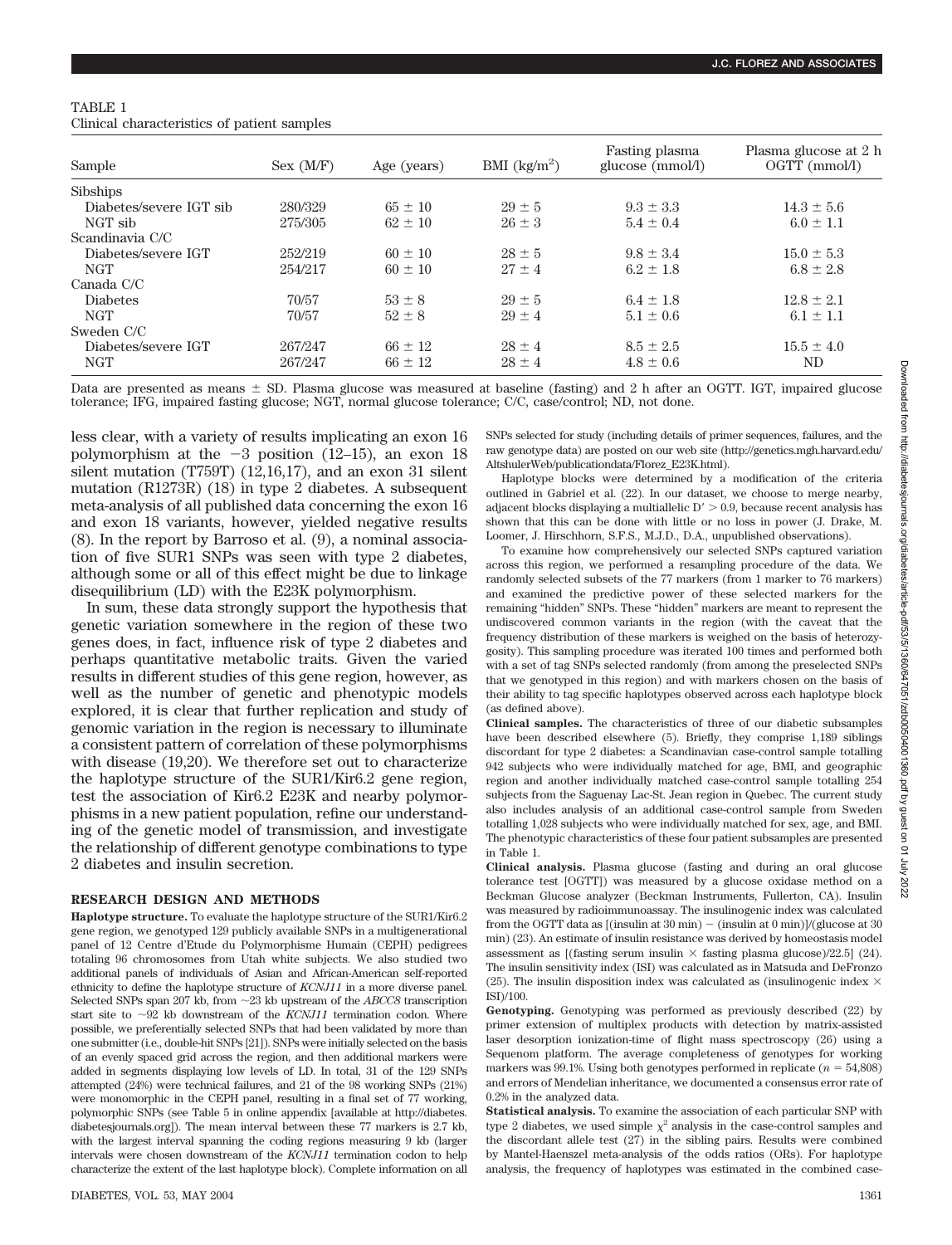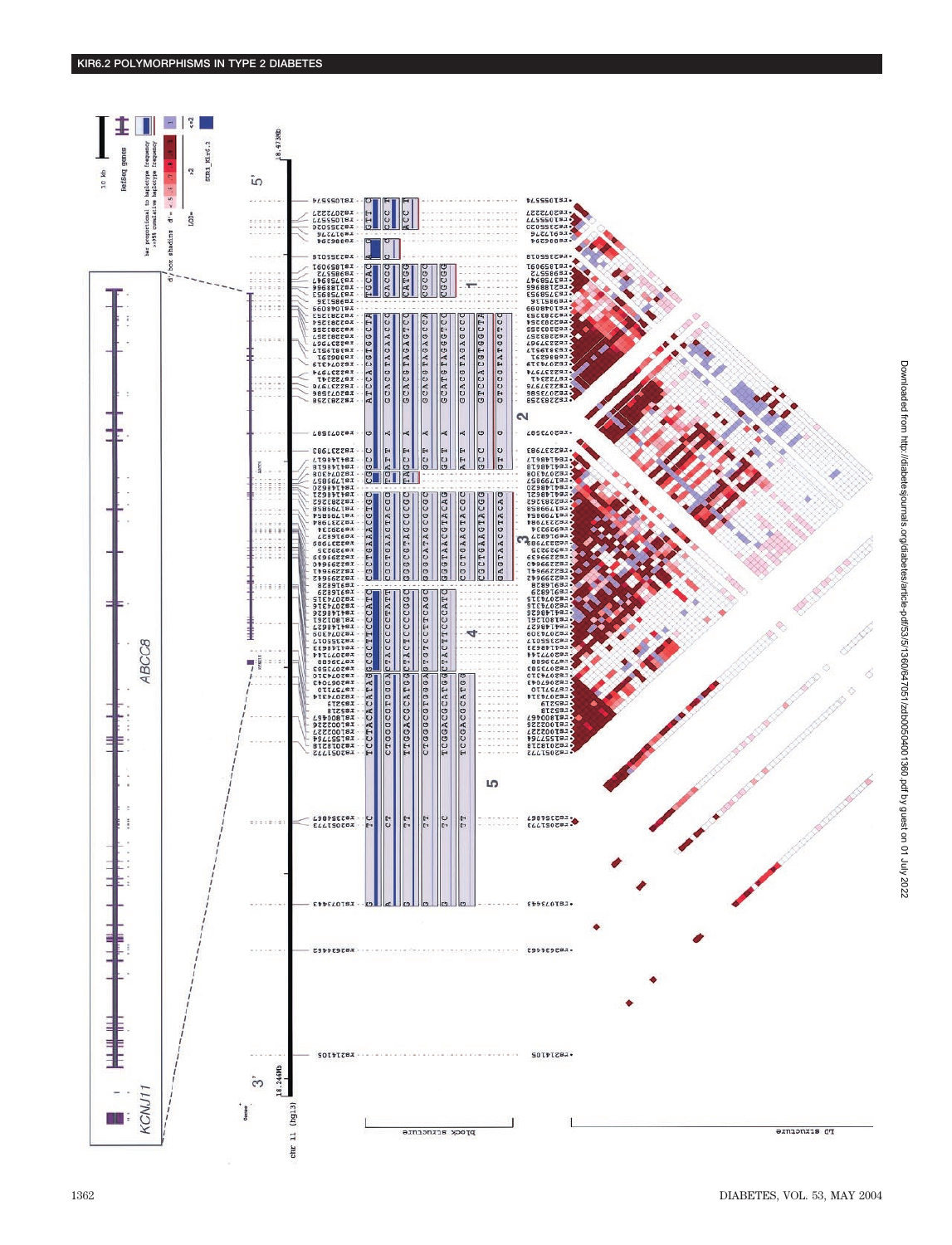control sample using an expectation maximization algorithm (Patterson et al., unpublished observations), and the frequency and estimated counts of each haplotype were assessed against all others by the above tests.

**Meta-analysis.** We compiled all published studies that have examined the association of the Kir6.2 E23K polymorphism with type 2 diabetes (2–11). We did not include the Utah samples from Inoue et al. (3) because E23K was not in Hardy-Weinberg equilibrium in the control group (6). We did not include Sakura et al. (2) because it was not clear whether the U.K. Prospective Diabetes Study samples overlapped with those analyzed in Gloyn et al. (8). However, the U.K. Prospective Diabetes Study samples from Inoue et al. (3) were included in our meta-analysis because they did not overlap with those examined in Gloyn et al. (Anna Gloyn, personal communication). Finally, we did not include the samples from Hansen et al. (4) because these were included in Nielsen et al. (10), and we did not include the Ashkenazi Jewish sample reported in Love-Gregory et al. (11) because detailed genotype counts were not available in the publication.

**Tests of genetic models.** To test possible genetic models of E23K transmission, we combined our new data with all available nonoverlapping, published case-control samples (3,6–10). We first estimated the OR for the KK and EK genotypes under both recessive (KK versus EK/EE) and multiplicative (EK versus EE) models (given the modest estimate of the OR, multiplicative and additive models are similar). On the basis of the overall (allele count) OR of 1.15 in favor of the K allele, we generated the genotypes expected in each sample under each genetic model. To guard against stratification in the analysis (as a result of different allele frequencies in different populations), we analyzed each sample separately. Expected genotype counts from all samples were tested against the observed genotypes by  $\chi^2$  analysis. As an additional test, we partitioned a sample of diabetic trios (5) according to the parental homozygote/heterozygote genotype combinations ( $EE \times EX$  and  $KK \times EK$ ). Under both dominant and multiplicative models, one would expect overtransmission of the K allele from the heterozygote parent in  $EE \times EK$  parental pairs. In a recessive model, in contrast, transmission from parents with the  $EE \times EK$  genotypes should not deviate from 50:50. Similarly, in both recessive and multiplicative models, one would expect overtransmission of the K allele from the heterozygote parent in  $KK \times E$ K parental pairs. We combined both partial transmission disequilibrium test (TDT) results by meta-analysis.

**Phenotype comparisons.** We compared pairs of nondiabetic Scandinavian siblings who are discordant for the E23K genotype, and analyzed data from OGTTs to obtain the insulinogenic index. Because the relationship between the insulinogenic index and insulin resistance estimated by homeostasis model assessment (24) was not linear, we used the ISI of Matsuda and DeFronzo (25) to calculate the insulin disposition index. Within each pair, the insulinogenic index and insulin disposition index were compared with the corresponding variable in the respective sibling by paired *t* test, depending on the number of excess K alleles (EE versus KK pairs were counted twice, whereas EE versus EK or EK versus KK pairs were counted once). In cases in which there were multiple siblings from which to choose, the two discordant siblings who were closest in age were selected. We also performed a test of the recessive model by restricting our analysis to sibling pairs in which one of the siblings had the KK genotype (EE or EK versus KK). As an independent test, we compared the insulinogenic index and insulin disposition index in the control subjects from the case-control studies by *t* test.

#### **RESULTS**

**Haplotype structure across the SUR1/Kir6.2 gene region.** To characterize haplotype structure across the SUR1/Kir6.2 gene region, we typed 77 polymorphic markers in a multigenerational panel of 12 CEPH pedigrees totaling 96 Utah white individuals (see RESEARCH DESIGN AND METHODS for details of SNP selection and genotyping). These markers were selected from the public SNP map and included variants previously associated with type 2 diabetes (6–8,10–17). Analysis of allelic associations revealed substantial LD across the region, with the two genes spanning at least five regions of consistent and

strong LD ("haplotype blocks") as defined by a minor modification of the methods of Gabriel et al. (22) (see RESEARCH DESIGN AND METHODS). As expected, the strength and the extent of LD are heterogeneous across even this small region: one of the blocks of strong LD (defined by five SNPs) spans 5 kb, whereas another (defined by 15 common SNPs) spans  $>75$  kb (Fig. 1). The highly variable extent of allelic association illustrates the value of empirically evaluating patterns of LD across regions, rather than relying on an evenly spaced marker map.

To evaluate how thoroughly the 77 typed SNPs capture common genetic variation across the SUR1/Kir6.2 gene region, we performed a resampling procedure on the data. Specifically, we randomly sampled subsets of these markers and evaluated (as a function of marker density) how much of the total variation (as defined by the remaining set of 77 markers) was successfully captured (see RESEARCH DESIGN AND METHODS for details). As shown in Fig. 2, the tested markers demonstrate substantial redundancy: as few as 20 randomly selected markers provide an average maximal  $r^2$  of 0.5 for all untested markers, and a subset of approximately half of the tested SNPs provides an average  $r^2 > 0.8$  for the remaining untested markers (Fig. 2). These data suggest that although a complete description of the structure of common variation will require resequencing of the contiguous 200 kb in hundreds of individuals, this initial haplotype map allows us to select tag SNPs that capture much of the common genetic variation across the region.

One characteristic of regional LD is the existence of sets of adjacent markers that show little evidence for historical recombination and limited haplotype diversity, known as haplotype blocks (22,28,29). We find that the single exon of *KCNJ11* and part of the SUR1 gene are contained in a 75-kb block of strong LD, estimated from these data as spanning from SNP 61 (rs2074310) in the coding region of *ABCC8* to SNP 75 (rs1073443), 58 kb downstream from the *KCNJ11* stop codon. These 15 polymorphic markers display limited haplotype diversity: eight haplotypes that display a frequency 2% explain 92% of all haplotypes observed (Fig. 3).

We noted that in this initial haplotype characterization, SNP 63 (marking an Ser $\rightarrow$ Ala change at the 1,369 position in exon 33 of SUR1) is in near-perfect LD with SNP 65 marking Kir6.2 E23K  $(r^2 = 0.98)$ , such that in our CEPH panel, virtually every chromosome containing the K allele in E23K also contains the A allele in A1369S. Such strong LD can make it challenging to differentiate the effect of different polymorphisms (see, e.g., 30). One approach to discriminate the effect of such polymorphisms is crosspopulation studies that make use of the presence of different recombinant haplotypes in different populations. We genotyped both of these markers in an African-American and an Asian panel of individuals, and in both samples these two missense changes again show a perfect corre-

**FIG. 1. LD plot across the SUR1/Kir6.2 locus. The horizontal black line depicts the 207-kb DNA segment of chromosome 11p15.1 analyzed in our CEPH sample. The** *ABCC8* **(SUR1) and** *KCNJ11* **(Kir6.2) genes are shown above in purple; because of their reverse orientation, 5 to 3 is read from right to left. The 77 working SNPs are indicated below the black line. An LD plot is depicted in the bottom part of the figure based on the measure D (37): each square represents the magnitude of LD for a single pair of markers, with red color indicating LD that is strong (D >0.8) and statistically significant (logarithm of odds >2.0). Analysis of this LD plot suggests that the segment that spans both genes can be described by five blocks of strong LD (numbered 1 to 5 in 5 to 3 orientation).** *KCNJ11* **is contained entirely in the fifth (leftmost) block. The haplotypes spanning each of these blocks are shown above the LD plot, with the thickness of the blue line indicating their frequency in the CEPH population. (Figure prepared using the program LocusView, T. Petryshen, A. Kirby, and P. Sklar, unpublished software.)**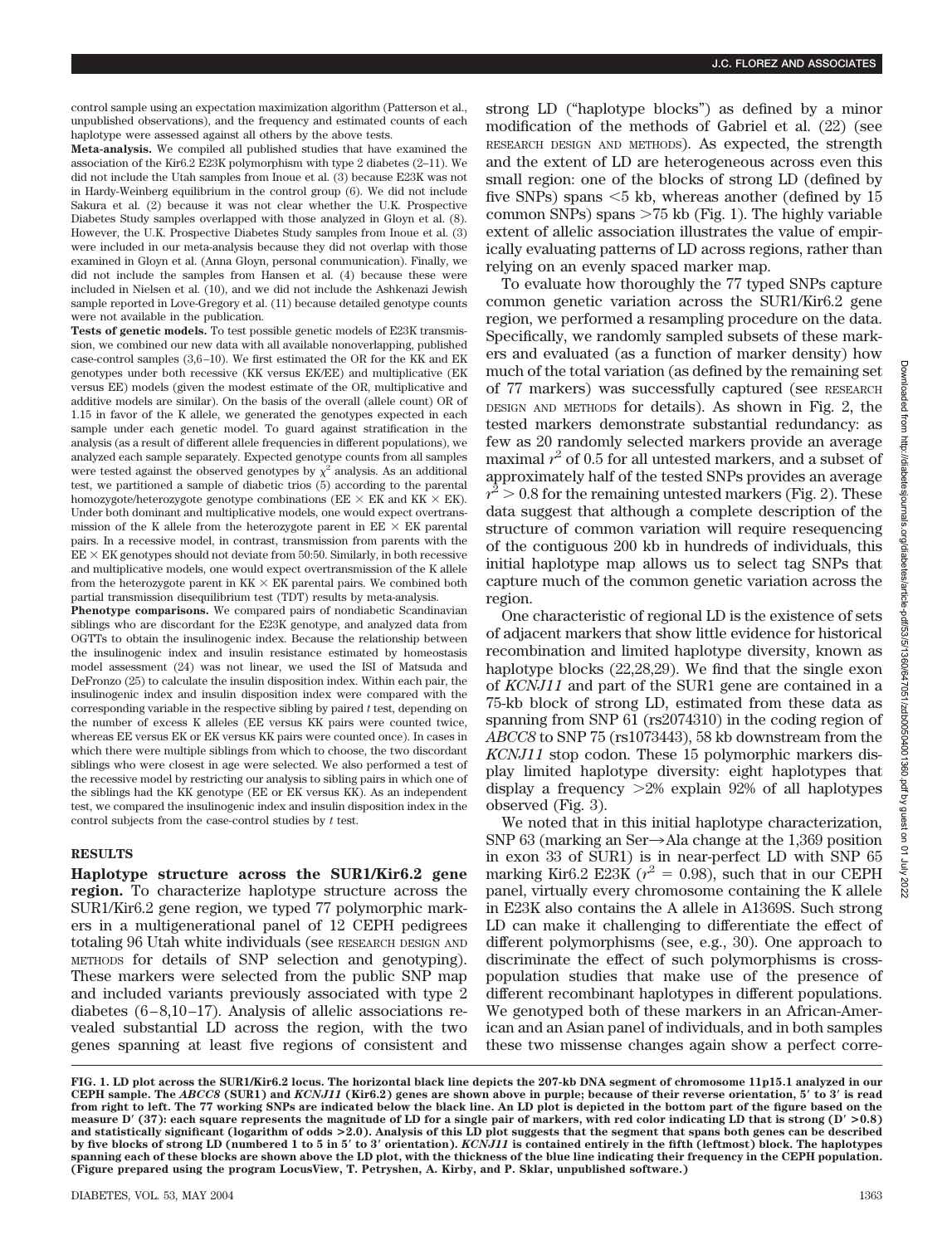

**FIG. 2. Evaluation of SNP coverage across the SUR1/Kir6.2 gene region. We randomly selected subsets of the 77 working markers (ranging from 1 marker to 76 markers) and calculated** the mean maximal  $r^2$  value for **those selected to the remaining "hidden" SNPs. Curves are displayed for a random set of tag markers (**Œ**) and for the set of SNPs that tag the haplotype blocks as defined in this study (0: see RESEARCH DESIGN AN METH-ODS for details). The plateau of** the curve at  $~1$  $~40$  markers indi**cates that there is substantial redundancy among the markers typed and suggests that the marker density is adequate to guide well-powered association studies of the region.**

lation  $(r^2 = 1.0)$ , suggesting that in at least these three samples, the effects of E23K and A1369S are likely to be genetically indistinguishable.

**Association of E23K with type 2 diabetes.** Because the E23K variant has shown the most consistent association with type 2 diabetes and the entire *KCNJ11* locus is contained within a single block of strong LD, this report focuses on typing of the missense and tag SNPs across the 75-kb block encompassing *KCNJ11* in a large patient sample. We first examined the genotype at E23K in a total of 3,413 subjects in whom this locus had not previously been genotyped (Table 1). These results provide an independent replication of the association of E23K with type 2 diabetes: we obtain an OR of 1.17 (one-tailed  $P = 0.003$ , 95% CI 1.05–1.32), which is in close agreement with a meta-analysis of all previously published, nonoverlapping data (OR = 1.14, two-tailed  $P = 0.0002$ , 95% CI 1.06–1.22). When the results from the present study are included in the meta-analysis (totalling 5,083 patients and 4,747 control subjects), the overall OR is 1.15 (two-tailed  $P < 10^{-5}$ , 95% CI 1.08–1.22).

The use of family-based samples has been advocated as an approach to rule out population stratification as the cause of a positive association. The three family-based samples that have examined the association of E23K with type 2 diabetes (a set of trios previously published by our group [2], a set of trios published by Gloyn et al. [8], and the discordant siblings in this report) all have failed to individually replicate the association. When separate metaanalyses are performed for the case-control and familybased samples, the association is seen only for the casecontrol group (OR 1.19,  $P < 10^{-7}$  vs. OR 0.91,  $P = 0.11$ , respectively). However, because the estimated effect is weak and the family-based samples are relatively small, this finding could represent a false-negative result rather than indicate that stratification is the cause for the observed association. We note that a formal test for heterogeneity in our combined meta-analysis is negative  $(P =$ 

0.11), suggesting that all of the samples in our metaanalysis (case-control and family-based) are drawn from the same underlying distribution.

**Association of other SNPs and haplotypes with type 2 diabetes.** We next examined the association of each of the remaining seven tag SNPs in the complete set of case-control and family-based samples (Table 2). In the Kir6.2 region, five of seven SNPs (in addition to E23K) show a modest association with type 2 diabetes, with ORs ranging from 1.11 to 1.15 and nominal two-tailed  $P < 0.05$ . The other two coding variants in this region (SUR1 A1369S and Kir6.2 L270V) showed a signal for association that is statistically indistinguishable from that of E23K. LD between SUR1 A1369S and Kir6.2 E23K was very strong  $(r^2>$ 0.9), and we again observed that  $\langle 1\%$  of haplotypes separate the two SNPs in this substantially larger sample.

We subsequently analyzed haplotype-specific risk to assess whether the signal for association with E23K might be attributable to another variant (observed or unobserved) in this region (Table 3). No haplotype showed a signal for association of stronger statistical significance than that observed with E23K. The lack of a stronger signal with other tag SNPs and haplotypes fails to support a model in which the association of E23K is due solely to one or more variants that are less frequent in the population but have a substantially larger OR. It is important to note, however, that even with 3,400 subjects, the current study lacks power to distinguish whether there are other variants in these 75 kb that might act, either singly or in combination with E23K, to alter risk in a modest manner. Moreover, not having completely resequenced each of our patients and control subjects, we cannot make any statement about the existence of rare variants that might influence risk in a manner independent of the observed association to E23K.

Haplotype E shows a marginally stronger (albeit statistically indistinguishable) OR for association with type 2 diabetes than does E23K (OR =  $1.26$  for HapE vs. OR =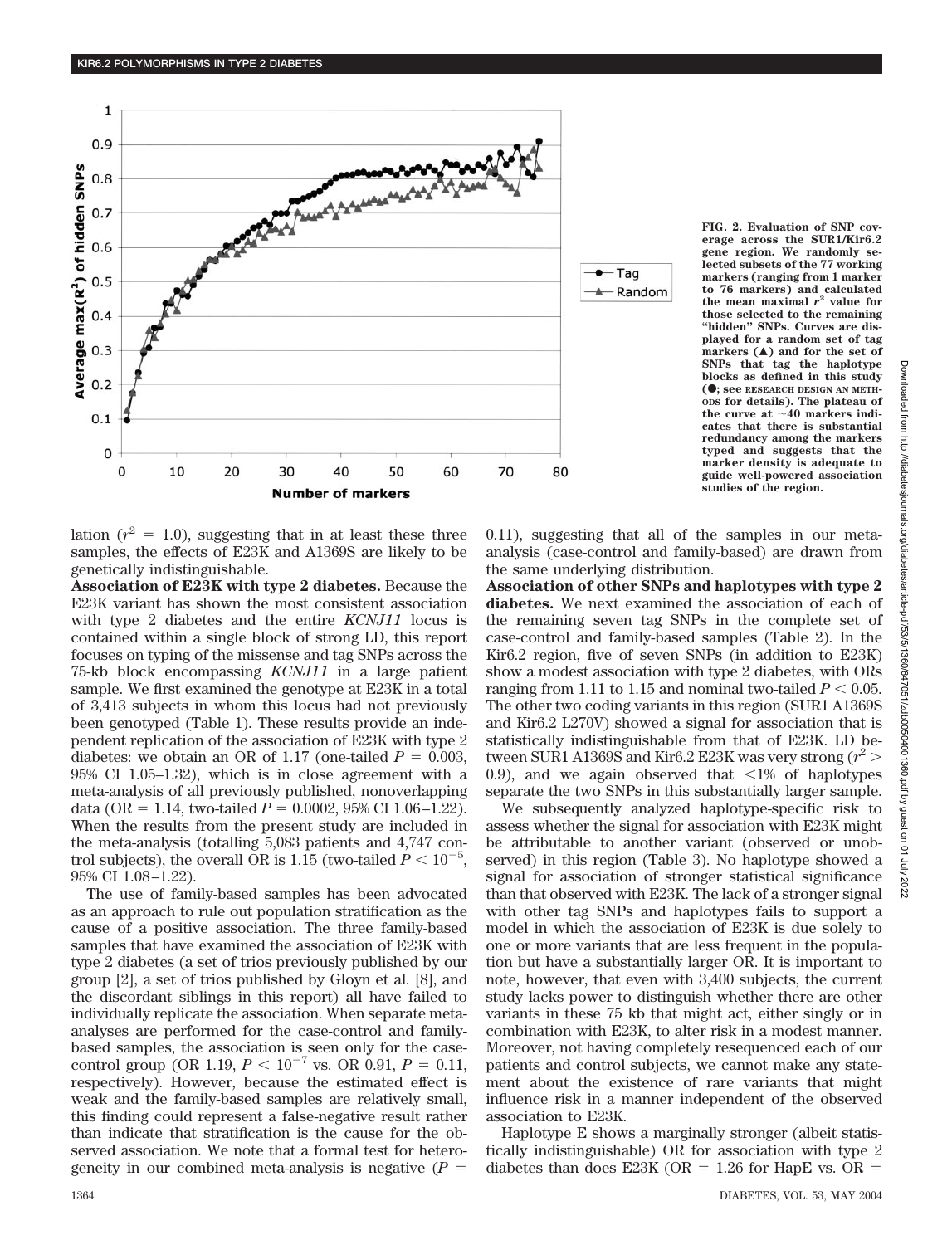| łap | 61 | 62 | 63     | 64 | 65          | 66 | 67           | 68 | 69 | 70           | 71           | 72 | 73           | 74 | 75    | Freq |
|-----|----|----|--------|----|-------------|----|--------------|----|----|--------------|--------------|----|--------------|----|-------|------|
| ΑI  | G  | A  |        | A  | C           | A  | C            | A  |    | C            | C            |    | C            |    | G     | 0.28 |
| F   | G  | G  |        | A  | C           | G  | $\mathbf{C}$ | A  | G  | G            | C            |    | C            |    | G     | 0.04 |
| G   | G  | G  |        | A  | C           | G  | C            | A  | G  | C            | C            |    |              |    | G     | 0.04 |
| C   | G  | G  |        | A  | C           | G  | $\mathbf{C}$ | A  | G  | G            |              |    |              |    | G     | 0.13 |
| нı  | G  | A  |        | A  | C           | A  | $\mathbf{C}$ | G  | G  | G            |              | С  |              | C  | Α     | 0.03 |
| D   | A  | G  | G      | G  | т           | G  | C            | G  | G  | G            |              | C  |              |    | G     | 0.08 |
| E   | A  | G  | G      | G  | т           | G  | G            | G  | G  | G            |              | C  |              |    | G     | 0.08 |
| B   | Α  | G  | G      | G  | т           | G  | C            | G  | G  | G            |              | С  |              | C  | Α     | 0.23 |
|     |    |    | A1369S |    | <b>E23K</b> |    | <b>L270V</b> |    |    |              |              |    |              |    | Sum   | 0.92 |
|     |    |    |        |    |             |    |              |    |    |              |              |    |              |    |       |      |
|     | G  | A  |        | A  | C           | A  | C            | G  |    | C            | C            |    | C            |    | G     | 0.02 |
|     | G  | G  |        | A  | C           | G  | C            | A  | G  | C            | C            |    | C            |    | G     | 0.01 |
| м   | Α  | G  | G      | G  | C           | A  | $\mathbf{C}$ | A  | т  | $\mathbf{C}$ | $\mathbf{C}$ |    | $\mathbf{C}$ |    | G     | 0.01 |
|     | G  | G  |        | A  | C           | G  | $\mathbf{C}$ | A  | G  | C            | C            | т  |              | C  | A     | 0.02 |
| κ   | G  | G  | G      | G  | т           | G  | $\mathbf{C}$ | G  | G  | G            |              | C  |              |    | G     | 0.02 |
| N   | G  | G  | G      | G  |             | G  | C            | G  | G  | G            |              | С  |              | C  | Α     | 0.01 |
|     |    |    |        |    |             |    |              |    |    |              |              |    |              |    | Sum   | 0.07 |
|     |    |    |        |    |             |    |              |    |    |              |              |    |              |    | Total | 0.99 |

**FIG. 3. Haplotypes of the 15 markers spanning the fifth block in the CEPH sample. This region measures 76 kb and spans part of the** *ABCC8* **gene and the entire** *KCNJ11* **gene. Each SNP is marked by a number in the top row (tag SNPs in bold), and each haplotype is depicted by a letter in the far left column; the frequency of each haplotype in the CEPH sample is shown in the far right column. Haplotypes are named in alphabetical order according to their frequency in the CEPH sample. Common haplotypes (frequency >3%) are shown in the top panel, and together they compose 92% of all haplotypes in this region; rare haplotypes are shown in the bottom panel. The order of the tag SNPs is identical to that shown** in Table 2, and they are numbered as in Table 5 in online appendix; 5' to 3' is left to right. LD between A1369S and E23K is nearly complete ( $r^2$  = **0.98), making it impossible to distinguish (based on population-based data) which polymorphism may be the causal variant.**

1.17 for E23K). Haplotype E carries the K allele of E23K, but it is the only haplotype that carries the minor allele at another missense SNP, L270V (Fig. 3). This could suggest that the association of E23K might actually be attributable to L270V. To assess this possibility, we performed a metaanalysis of all nonoverlapping reports that have examined L270V (3,4,6). This yielded an OR of 0.88 (two-tailed  $P =$ 0.6, 95% CI 0.55–1.41). When combined with our results, which display an OR in the opposite direction, the overall OR is 1.17 (two-tailed  $P = 0.13, 95\%$  CI 0.95–1.44). Because association with the L270V variant is less consistent and does not achieve nominally statistical significance, we believe that E23K rather than L270V is the more likely explanation for the observed association.

**Genetic models.** We considered a range of genetic models that might explain the association of E23K with type 2 diabetes. As previously suggested (10), our meta-analysis of a larger set of case-control samples (those in this report, and previously published data) shows a strong association of the KK genotype as compared with the combined EE/EK genotypes (OR = 1.37, two-tailed  $P < 10^{-6}$ , 95% CI

| TABLE 2 |  |
|---------|--|
|         |  |

ł

| Association of other Kir <sub>6.2</sub> tag SNPs with type 2 diabetes |  |  |  |  |  |
|-----------------------------------------------------------------------|--|--|--|--|--|
|-----------------------------------------------------------------------|--|--|--|--|--|

| 0R   | P    | 95% CI        |
|------|------|---------------|
| 1.14 | 0.02 | $1.02 - 1.28$ |
| 1.14 | 0.04 | $1.01 - 1.28$ |
| 1.14 | 0.02 | $1.02 - 1.28$ |
| 1.25 | 0.05 | $1.00 - 1.58$ |
| 1.11 | 0.09 | $0.98 - 1.25$ |
| 1.15 | 0.02 | $1.03 - 1.30$ |
| 0.88 | 0.03 | $0.78 - 0.99$ |
|      |      |               |

In addition to E23K, seven SNPs tag the haplotype block that includes *KCNJ11.* These were examined for association with type 2 diabetes, combining the different subsamples in our study by Mantel-Haenszel meta-analysis. Coding variants are shown in parentheses. *P* values are two-tailed.

1.21–1.54). This result is statistically indistinguishable from those produced by testing the KK genotype versus the EE genotype (OR = 1.47, two-tailed  $P \n\le 10^{-7}$ , 95% CI 1.28–1.68) or the EK genotype (OR = 1.30, two-tailed  $P \leq$  $10^{-4}$ , 95% CI 1.14–1.47). In a test for the multiplicative model, when the EK genotype is tested against the EE genotype, we obtain an OR of 1.12 (two-tailed  $P = 0.017$ , 95% CI 1.02–1.24).

To assess these genetic models more rigorously, we tested the observed genotype counts against those predicted under dominant, multiplicative and recessive models, given the observed allele frequencies (Table 6 in online appendix). The observed genotype counts are strongly inconsistent with a dominant model ( $P = 3.7 \times 10^{-10}$ ) and are mildly inconsistent with both the multiplicative and recessive models  $(P = 0.006$  and  $P = 0.01$ , respectively).

| TABLE 3                                                           |  |  |  |  |
|-------------------------------------------------------------------|--|--|--|--|
| Association of Kir <sub>6.2</sub> haplotypes with type 2 diabetes |  |  |  |  |

| Haplotype | 0R       | P    | 95% CI        | Frequency |
|-----------|----------|------|---------------|-----------|
| A         | 0.87     | 0.02 | $0.77 - 0.99$ | 0.27      |
| B         | 1.09     | 0.07 | $0.97 - 1.23$ | 0.26      |
| C         | 0.91     | 0.11 | $0.78 - 1.06$ | 0.16      |
| D         | 1.04     | 0.65 | $0.84 - 1.30$ | 0.06      |
| E         | 1.26     | 0.03 | $0.99 - 1.60$ | 0.05      |
| F         | 0.96     | 0.37 | $0.74 - 1.23$ | 0.05      |
| G         | 1.23     | 0.09 | $0.91 - 1.66$ | 0.03      |
| H         | 1.10     | 0.33 | $0.73 - 1.64$ | 0.02      |
| M         | $1.00\,$ | 0.50 | $0.52 - 1.93$ | 0.01      |
| $B+D+E$   | $1.15\,$ | 0.01 | $1.03 - 1.29$ | 0.38      |

Haplotypes of  $>2\%$  frequency were tested for association with type 2 diabetes in our patient samples and analyzed by Mantel-Haenszel meta-analysis as above. Together, they compose 91% of the haplotypes in our Scandinavian samples. For comparison purposes, we show the pooled results for the three haplotypes (B, D, and E) that carry the K allele of E23K. The frequencies of each haplotype in these samples are strikingly similar to those in the CEPH samples (compare these data with Fig. 3).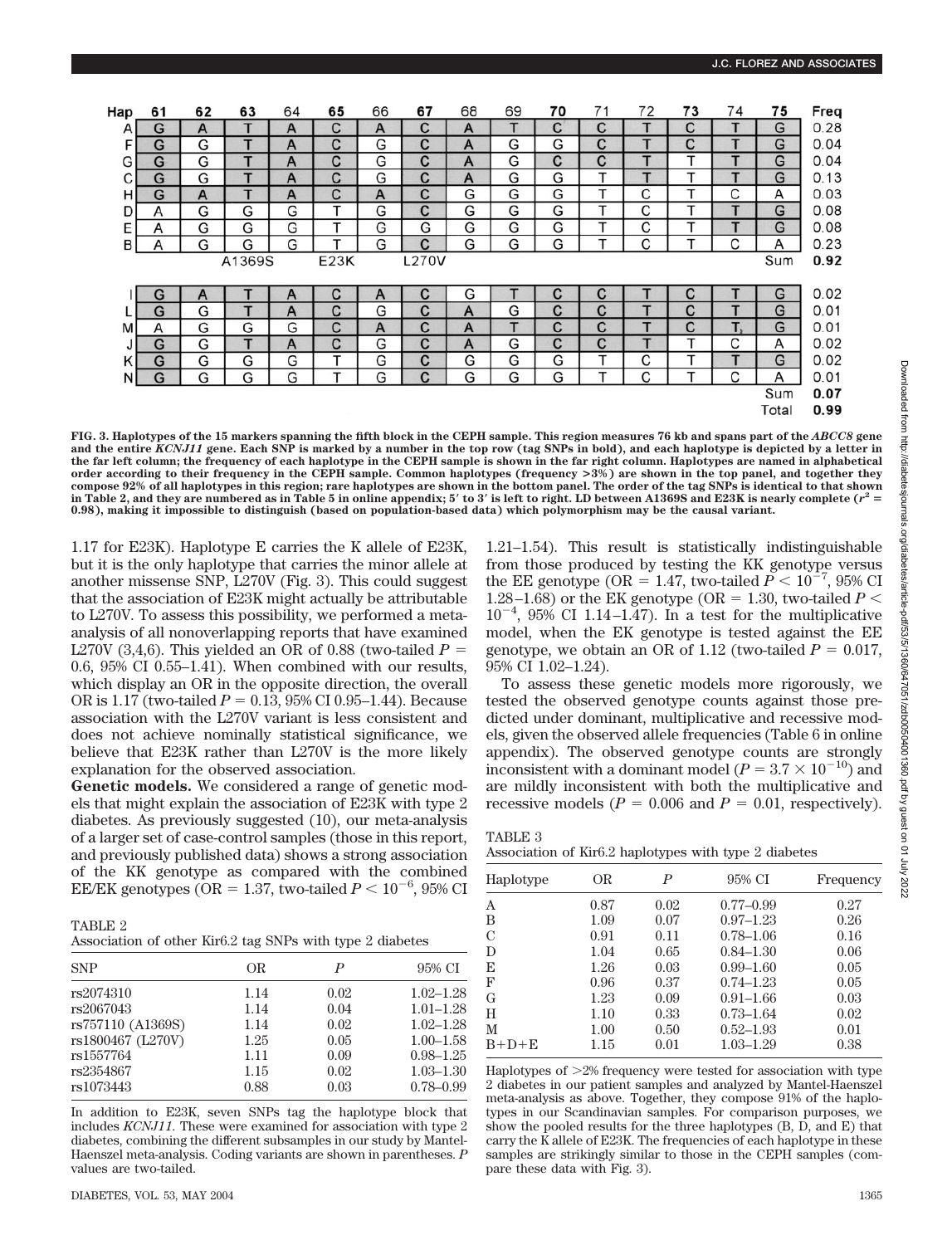| TABLE 4                                                                  |  |  |  |
|--------------------------------------------------------------------------|--|--|--|
| Genotype-phenotype correlation of measures of insulin secretion and E23K |  |  |  |

| Nondiabetic discordant siblings           |                                  | General        |                                  |  |                                                            | Recessive        |                                  |                        |  |  |
|-------------------------------------------|----------------------------------|----------------|----------------------------------|--|------------------------------------------------------------|------------------|----------------------------------|------------------------|--|--|
| Allele                                    | E(39)                            |                | K(39)                            |  |                                                            | $EE$ or $EK(22)$ | KK (22)                          | $P^*$                  |  |  |
| Ins index<br>Disp index                   | $9.74 \pm 5.8$<br>$7.76 \pm 3.0$ |                | $6.89 \pm 3.9$<br>$6.30 \pm 3.5$ |  | $9.64 \pm 6.1$<br>$7.69 \pm 3.1$                           |                  | $7.45 \pm 4.4$<br>$7.00 \pm 4.0$ | <b>NS</b><br><b>NS</b> |  |  |
| Scandinavian control subjects<br>Genotype | EE (168)                         | EK (353)       | KK (153)                         |  | $\boldsymbol{P}$                                           | <b>EE/EK</b>     | KK                               | $\boldsymbol{P}$       |  |  |
| Ins index                                 | $5.31 \pm 4.0$                   | $5.59 \pm 4.9$ | $4.52 \pm 3.3$                   |  | <b>EE vs EK:NS</b><br>EE vs KK: 0.028†<br>EK vs KK: 0.008‡ | $5.50 \pm 4.7$   | $4.52 \pm 3.3$                   | $0.008$ ‡              |  |  |
| Disp index                                | $6.32 \pm 3.8$                   | $5.91 \pm 3.6$ | $5.59 \pm 3.7$                   |  | EE vs EK: NS<br>$EE$ vs $KK: 0.08+$<br>EK vs KK: NS        | $6.04 \pm 3.6$   | $5.47 + 3.8$                     | <b>NS</b>              |  |  |

Data are means  $\pm$  SD. We calculated the insulinogenic index (Ins index) and insulin disposition index (Disp index) as described, and compared them across genotypes in nondiabetic siblings discordant for E23K and in all Scandinavian nondiabetic subjects for whom we had OGTT data (see text for details). Number of pairs or individuals is indicated in parentheses. NS, not significant. \*Paired *t* test; †two-tailed; ‡one-tailed.

Examination of the genotype counts suggests that the best fit would lie between a purely recessive model and a multiplicative model. This is most consistent with a model in which heterozygotes are at slightly increased risk and homozygotes have a degree of risk that exceeds double or the square of the heterozygote risk.

As an additional test of the recessive model, we analyzed data for E23K in a set of parent-offspring trios previously published by our group (5). In each case, we compared transmission of the K allele from a heterozygous parent, separately evaluating transmission ratios as a function of the genotype of the other parent. This allowed us to isolate cases in which the K allele can only be transmitted to create a heterozygous diabetic offspring  $(EE \times EK)$  and those in which the K allele can be transmitted only to create a homozygous diabetic offspring (KK  $\times$  EK). The transmission of the K allele to diabetic offspring was more frequent in cases that could create a KK homozygous offspring as compared with those that could not ( $KK \times EK > EE \times EK$ , one-tailed  $P < 0.04$  in favor of recessive transmission). These data further support the model that the association of E23K with type 2 diabetes acts under a recessive model.

**Genotype-phenotype correlations.** It has been previously reported that E23K is associated with decreased levels of insulin secretion in nondiabetic subjects (10). We therefore compared the insulinogenic index in both familybased and population-based studies (we did not examine any other models of association to quantitative traits, because in this case there was a clear prior expectation on the basis of the known function of the encoded protein and previous human data). First, we studied pairs of nondiabetic siblings who were discordant for genotype at E23K. The sibling who inherited a larger number of K alleles had a significantly decreased insulinogenic index  $(P = 0.006)$  as compared with siblings with fewer K alleles (Table 4). The effect was substantial, with a reduction in -cell function of 20–30% based on genotype at E23K. In a second sample of nondiabetic population-based control subjects, the insulinogenic index was again lower for individuals who carry K alleles, reaching statistical significance for the recessive model  $(P = 0.008)$ . When the

insulinogenic index was controlled for insulin resistance as estimated by the inverse of the ISI of Matsuda and DeFronzo (25), a similar trend was seen but did not reach statistical significance (Table 4). These two independent replications of the findings of Nielsen et al. (10) confirm that genotype at E23K influences insulin secretion in both nondiabetic siblings of diabetic patients and in populationbased control subjects.

#### **DISCUSSION**

We have characterized genetic variation across the SUR1/ Kir6.2 gene locus and replicated the published association of E23K with type 2 diabetes. Of the three coding SNPs and multimarker haplotypes in the immediate region of E23K (in both physical terms and those of LD), E23K shows the most significant and robust association. Both our metaanalysis and the partial TDT in our diabetic trios support a mostly recessive model of transmission in which heterozygotes have a slightly increased disease risk but homozygotes have a considerably greater risk than predicted by the heterozygote risk alone. Studies of insulin secretion in nondiabetic individuals (both in siblings of diabetic subjects and in a control population) provide support for the model that an impairment in  $\beta$ -cell function can be a primary defect even in patients with the common form of type 2 diabetes. Combined with data from other groups, these results indicate that genetic variation in this gene region is truly associated with risk of the common form of type 2 diabetes and decreased secretion of insulin in nondiabetic individuals drawn from the population.

Our analysis of haplotypes argues that it is unlikely that the signal for the association of E23K with type 2 diabetes originates solely from an as-yet-undiscovered common polymorphism in the 75-kb region studied herein. However, as noted by others (3,9), we have documented strong LD of the E23K variant in Kir6.2 with another coding variant in the adjacent SUR1 gene, A1369S in exon 33. Because in our samples virtually every chromosome containing the K allele in E23K also contains the A allele in A1369S, it is not yet possible to distinguish on genetic grounds which one of the two variants—or, for that matter,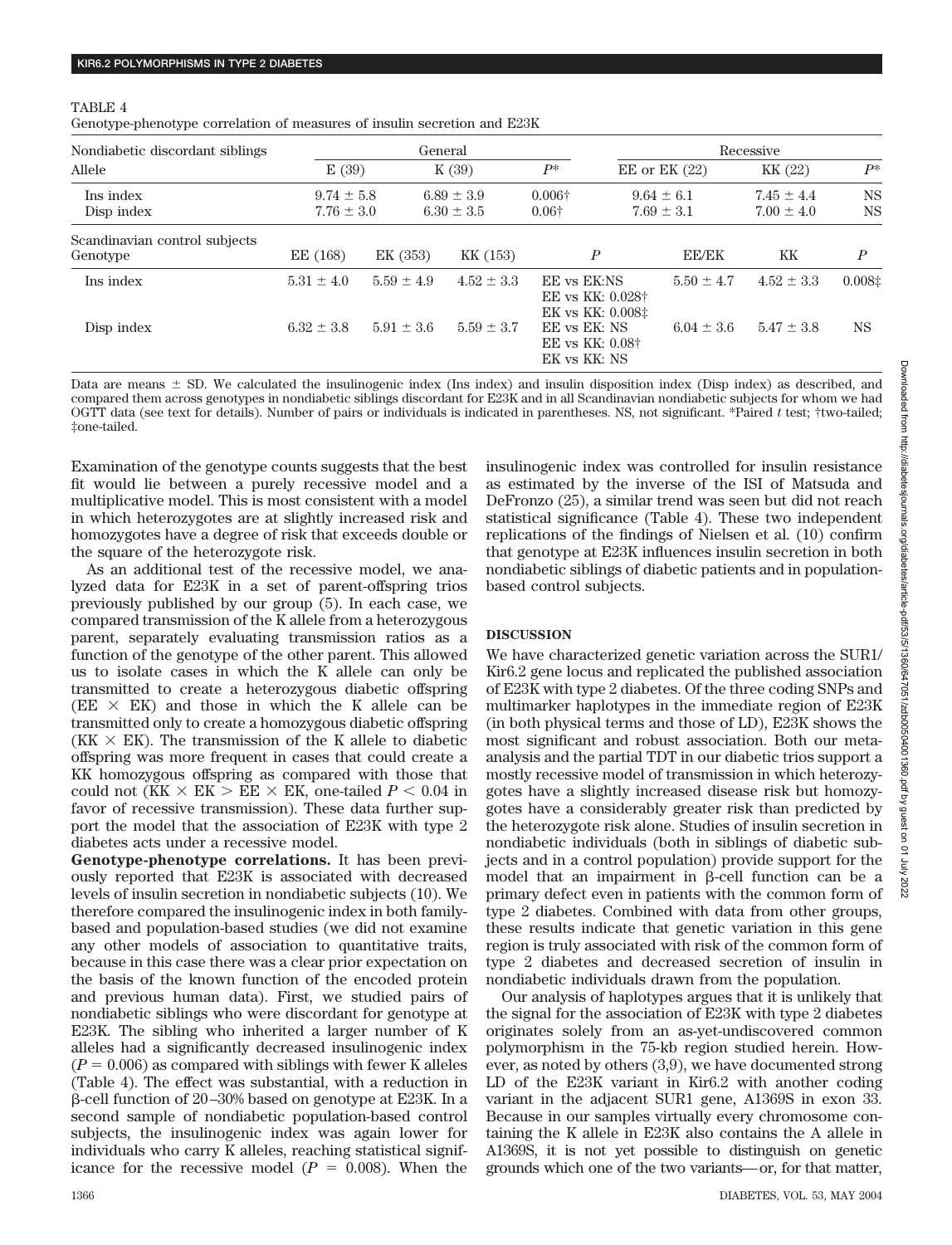**J.C. FLOREZ AND ASSOCIATES**

genes—might be causal. One genetic approach to establish this difference involves genotyping both polymorphisms in a much larger sample to achieve enough power to test the risk attributable to the haplotypes on which E23K and A1369S are separated. Given the low frequency of the "M haplotype" in our study  $(\sim 1\%)$  and the current OR of 1.15, however, we estimate that 120,000 case/control pairs will be required to distinguish between the two. A second alternative is to genotype both polymorphisms in a population in which chromosomes recombinant for E23K and A1369S are present at a higher frequency. Preliminary analysis of the *KCNJ11* haplotype structure in Asian and African-American samples, however, suggests that similarly high levels of LD are preserved across this region in these two samples, indicating that a cross-population approach (at least in these samples) may be less useful in this case.

In the absence of a genetic approach to distinguish which variant(s) plays a causal role, functional studies will be critical. In agreement with our phenotypic characterization, several in vitro studies have implicated the E23K polymorphism in increasing the open probability of the Kir6.2 channel, which should lead to diminished insulin secretion (31). This report does not specify which isoform of *ABCC8* was used at the 1,369 amino acid position in the cell-based model; it is interesting that A1369S lies near the second nucleotide binding fold of SUR1, which may affect its binding affinity and influence the results observed. In addition, long-chain fatty acids are known to activate Kir<sub>6.2</sub> (32,33); a recent study has shown that Kir<sub>6.2</sub> channels that contain the E23K variant are more easily activated by palmitoyl-CoA than their wild-type counterparts (34). Although it is not clear which A1369S variant was used in the functional studies above, the authors do find that the increase in the E23K mutant channel activity persists in truncated constructs that lack the ability to dimerize with the SUR1 molecule, albeit at much higher palmitoyl-CoA concentrations. It is intriguing to hypothesize that both E23K and A1369S could interact in *cis* and that additional functional studies involving both variants would be valuable to clarify their possible respective contributions.

An extremely interesting aspect of these findings by our group and several others is that peroxisome proliferator– activated receptor  $\gamma$  (35) and Kir6.2 both are drug targets for medications used in the standard therapy for patients with type 2 diabetes, and both carry a common genetic variation that influences susceptibility to the disease. The correlation of pharmacological utility and inherited risk may not be coincidental: there are many examples of successful drug targets that also carry genetic variation influencing inherited risk of disease (36). More general, these anecdotes support the idea that genes that carry inherited variations that contribute modestly to individual risk of disease may represent "Achilles' heels": genes in which pharmacological alteration may be adequate to alter the course of disease. In addition, the knowledge that a drug target gene carries a common and functionally relevant SNP raises the hypothesis that drug response to the relevant agent might also track with genotype. It will be important to test this hypothesis in adequately powered clinical studies that measure clinical outcomes, in the

hope that biological insight or a clinically useful test might emerge.

### **ACKNOWLEDGMENTS**

D.A. is a Charles E. Culpeper Scholar of the Rockefeller Brothers Fund and a Burroughs Wellcome Fund Clinical Scholar in Translational Research, the latter of which supported this work. J.C.F. is supported by National Institutes of Health Postdoctoral Training Grant 5 T32 DK07028-28. J.N.H. is a recipient of a Burroughs Wellcome Career Award in Biomedical Sciences. L.G. and the Botnia Study are principally supported by the Sigrid Juselius Foundation, the Academy of Finland, the Finnish Diabetes Research Foundation, the Folkhalsan Research Foundation, EC (BM4-CT95-0662, GIFT), the Swedish Medical Research Council, the Juvenile Diabetes Foundation Wallenberg Foundation, and the Novo Nordisk Foundation.

We thank Vamsi Mootha, Itsik Pe'er, Robert Plenge, and Wendy Winckler for helpful comments on this manuscript; the Botnia research team for clinical contributions; and Shaun Purcell, Chris Newton-Cheh, Jonathan Rosand, and the other members of the Altshuler, Hirschhorn, and Daly laboratories for helpful discussions.

#### **REFERENCES**

- 1. Aguilar-Bryan L, Bryan J: Molecular biology of adenosine triphosphatesensitive potassium channels. *Endocr Rev* 20:101–135, 1999
- 2. Sakura H, Wat N, Horton V, Millns H, Turner RC, Ashcroft FM: Sequence variations in the human Kir6.2 gene, a subunit of the beta-cell ATPsensitive K-channel: no association with NIDDM in white Caucasian subjects or evidence of abnormal function when expressed in vitro. *Diabetologia* 39:1233–1236, 1996
- 3. Inoue H, Ferrer J, Warren-Perry M, Zhang Y, Millns H, Turner RC, Elbein SC, Hampe CL, Suarez BK, Inagaki N, Seino S, Permutt MA: Sequence variants in the pancreatic islet  $\beta$ -cell inwardly rectifying K + channel Kir6.2 (Bir) gene: identification and lack of role in Caucasian patients with NIDDM. *Diabetes* 46:502–507, 1997
- 4. Hansen L, Echwald SM, Hansen T, Urhammer SA, Clausen JO, Pedersen O: Amino acid polymorphisms in the ATP-regulatable inward rectifier Kir6.2 and their relationships to glucose- and tolbutamide-induced insulin secretion, the insulin sensitivity index, and NIDDM. *Diabetes* 46:508–512, 1997
- 5. Altshuler D, Hirschhorn JN, Klannemark M, Lindgren CM, Vohl MC, Nemesh J, Lane CR, Schaffner SF, Bolk S, Brewer C, Tuomi T, Gaudet D, Hudson TJ, Daly M, Groop L, Lander ES: The common PPAR<sub>Y</sub> Pro12Ala polymorphism is associated with decreased risk of type 2 diabetes. *Nat Genet* 26:76–80, 2000
- 6. Hani EH, Boutin P, Durand E, Inoue H, Permutt MA, Velho G, Froguel P: Missense mutations in the pancreatic islet beta cell inwardly rectifying K channel gene (KIR6.2/BIR): a meta-analysis suggests a role in the polygenic basis of type II diabetes mellitus in Caucasians. *Diabetologia* 41:1511– 1515, 1998
- 7. Gloyn AL, Hashim Y, Ashcroft SJ, Ashfield R, Wiltshire S, Turner RC: Association studies of variants in promoter and coding regions of beta-cell ATP-sensitive K-channel genes SUR1 and Kir6.2 with type 2 diabetes mellitus (UKPDS 53). *Diabet Med* 18:206–212, 2001
- 8. Gloyn AL, Weedon MN, Owen KR, Turner MJ, Knight BA, Hitman G, Walker M, Levy JC, Sampson M, Halford S, McCarthy MI, Hattersley AT, Frayling TM: Large-scale association studies of variants in genes encoding the pancreatic  $\beta$ -cell KATP channel subunits Kir6.2 (KCNJ11) and SUR1 (ABCC8) confirm that the KCNJ11 E23K variant is associated with type 2 diabetes. *Diabetes* 52:568–572, 2003
- 9. Barroso I, Luan J, Middelberg RPS, Harding A-H, Franks PW, Jakes RW, Clayton D, Schafer AJ, O'Rahilly S, Wareham NJ: Candidate gene association study in type 2 diabetes indicates a role for genes involved in  $\beta$ -cell function as well as insulin action. *PLoS Biol* 1:41–55, 2003
- 10. Nielsen E-MD, Hansen L, Carstensen B, Echwald SM, Drivsholm T, Glumer C, Thorsteinsson B, Borch-Johnsen K, Hansen T, Pedersen O: The E23K variant of Kir6.2 associates with impaired post-OGTT serum insulin response and increased risk of type 2 diabetes. *Diabetes* 52:573–577, 2003
- 11. Love-Gregory L, Wasson J, Lin J, Skolnick G, Suarez B, Permutt MA: E23K